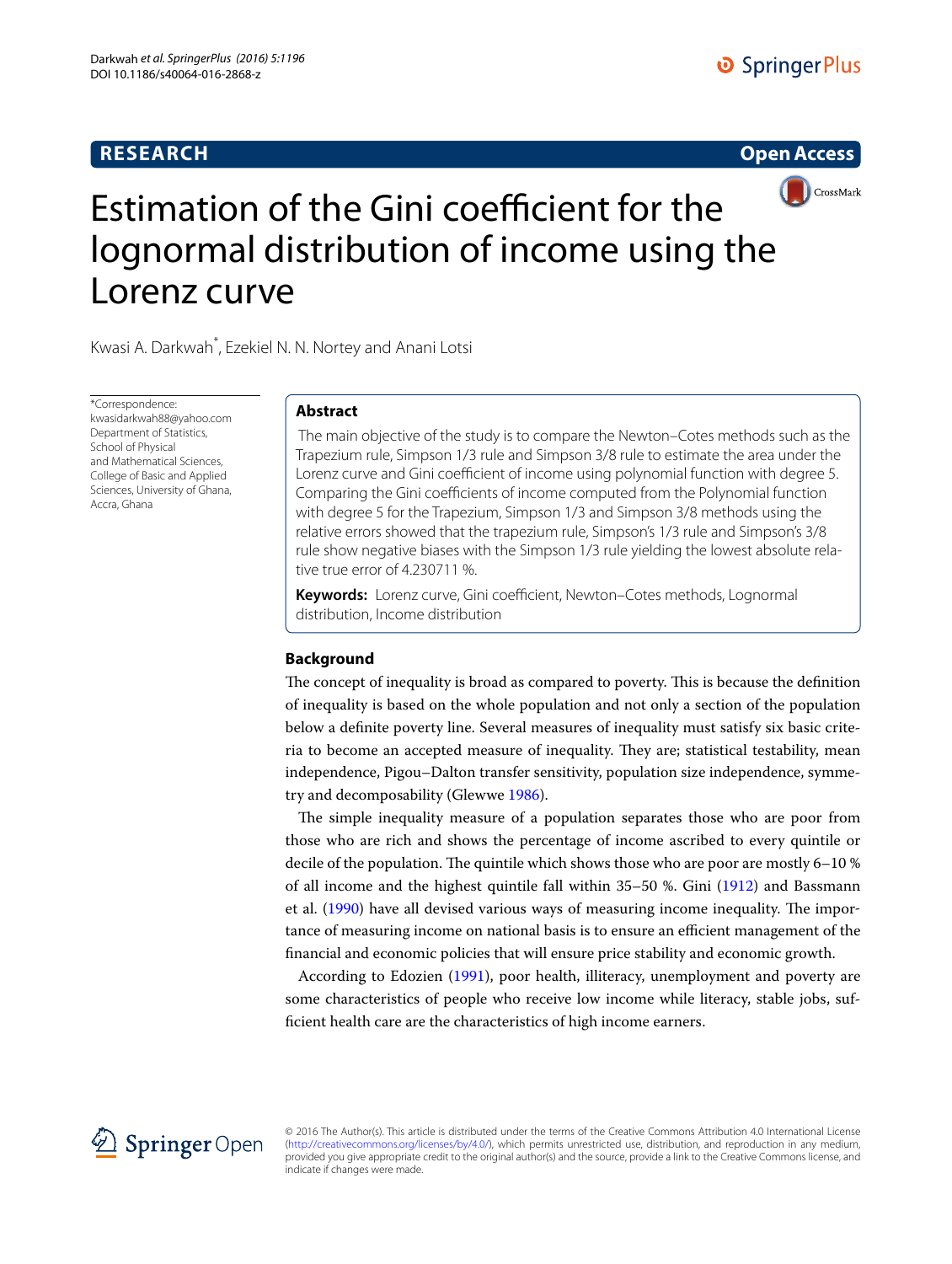The size of income inequality is mostly measured and interpreted by the Lorenz curve. The Lorenz curve is a graph that accounts for the cumulative percentage of household income to the cumulative percentage of income received when the households are put in ascending order of their income.

Gini coefficient is one of the most efficient and commonly used measurement of income inequality in the world. It is computed as twice the region between a Lorenz curve and the egalitarian line. Gini coefficient as a measure of inequality is widely used in various contexts such as energy, credit availability, income, health care and wealth (Berndt et al. [2003\)](#page-8-4).

This indeed confirms Morgan ([1962](#page-8-5)) statement that the Gini index is the best single measure of inequality. The Gini coefficient is analyzed based on discrete and continuous distributions (Yitzhaki and Schechtman [2005](#page-8-6)). Golden [\(2008\)](#page-8-7) demonstrated how estimates of Gini coefficient can be computed using numerical integration method.

Fellman ([2012\)](#page-8-8) estimated the Gini coefficient of income by employing numerical integration methods such as the Trapezium rule and Simpson's rule. His research revealed that the Trapezium rule yield positive biases for the Lorenz curve while the Gini coefficient yielded negative biases.

Darkwah et al. ([2016a\)](#page-8-9) recently used numerical integration methods such as Boole and Weddle methods to compare the Gini coefficient of Ghanaian income from the 2013 Ghana Living Standard Survey (GLSS6) which were estimated using Rasche et al. ([1980](#page-8-10)) function and polynomial function. Their results revealed that the estimated area under the Lorenz curve and Gini coefficients using Rasche et al. ([1980](#page-8-10)) function and polynomial function according to the Boole and Weddle method of integration resulted in positive and negative biases respectively but the Weddle's method was better as compared to Boole method of numerical integration in estimating the Gini coefficient of income with the Boole method producing the highest absolute relative error.

The main objective of the study is to compare the Newton–Cotes methods such as the Trapezium rule, Simpson 1/3 rule and Simpson 3/8 rule to estimate the area under the Lorenz curve and Gini coefficient of income using polynomial function with degree 5.

## **Methods**

All data used in this study was based on secondary data from the Ghana Living Standards Survey (GLSS6). The data had a total income of GhC 244,759,213.2 from a total of 58,788 individuals.

Let the vector  $z = (z_1, z_2, z_3, \dots, z_n)$  denote the distribution of individual income in a population with  $i = 1, 2, 3, \ldots, n$  and *n* is the total number of individuals. The income distribution has mean and density function as  $\mu(z)$  and  $f(z)$  respectively. The Lorenz curve and Gini index of income for the lognormal distribution is given as  $\Phi(\Phi^{-1}(z) - \sigma)$ and  $2\Phi\left(\sigma/\sqrt{2}\right) - 1$  respectively where  $\sigma$  is the standard deviation and  $\Phi(z)$  is the standard normal distribution (Cowell [1995\)](#page-8-11).

Suppose  $\pi(z)$  shows the cumulative proportion of the individuals that receive income up to z and  $\eta(z)$  shows the cumulative proportion of the total income that is received by individuals in the same population. The Lorenz curve shows the relationship that exists between  $\pi$  and  $\eta$ . The Lorenz curve is established by letting *z* be the income of every individual and  $f(z)$  be the probability density function of z. Hence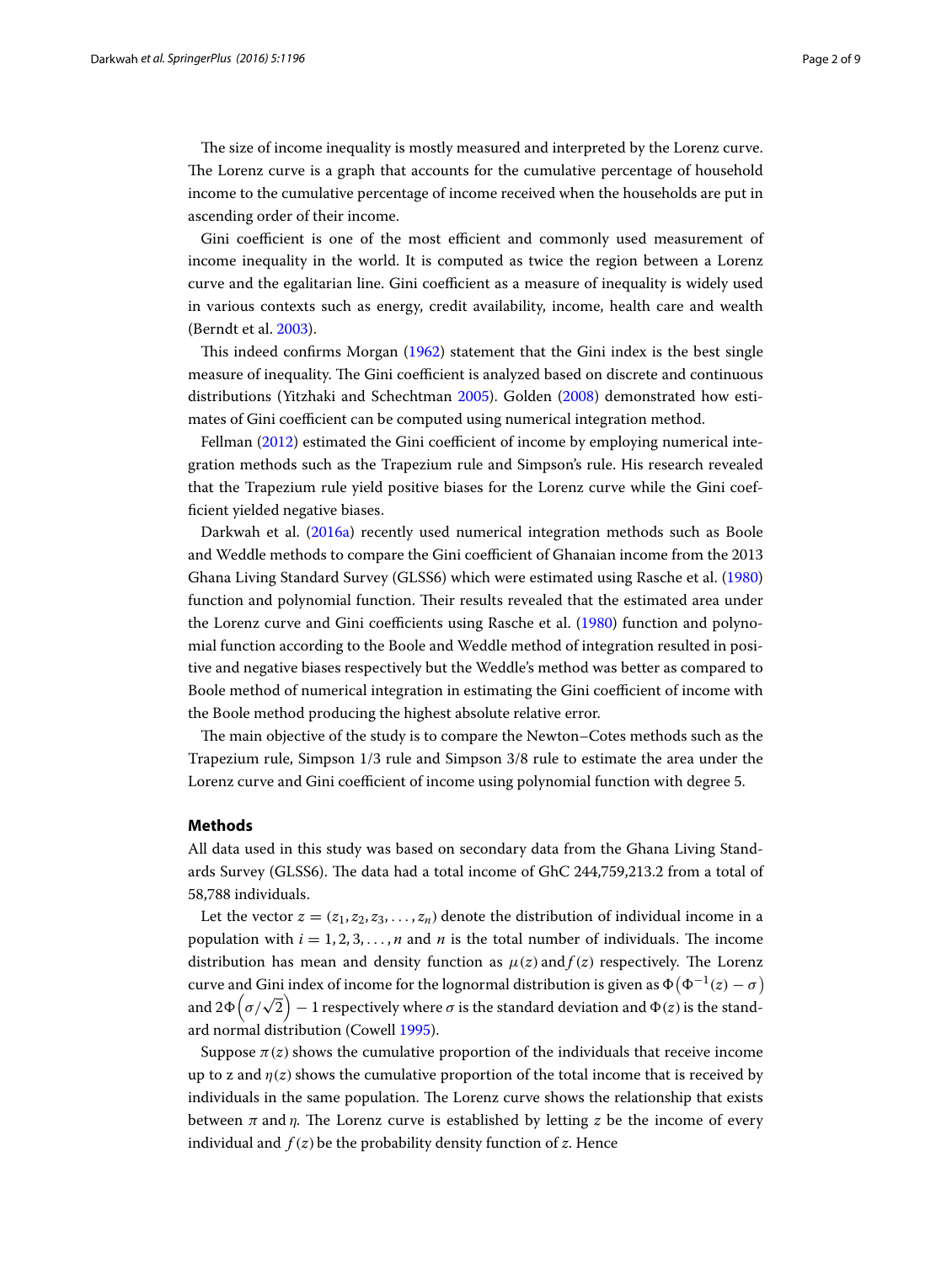$$
\pi(z) = \int_{0}^{z} f(y) dy
$$
 (1)

and

$$
\eta(z) = \frac{1}{\mu} \int_{0}^{z} y f(y) dy
$$
\n(2)

The mean of the distribution of income is;

$$
\mu = \int_{0}^{\infty} y f(y) dy
$$
\n(3)

Ryu and Slottje [\(1996\)](#page-8-12) declared that a function is fitted to the Lorenz curve in other to estimate the area under the Lorenz curve. A polynomial function proposed by Becker and Weispfenning [\(1993](#page-8-13)) is chosen from the several functions suggested for estimating the area under the Lorenz curve. Becker and Weispfenning [\(1993](#page-8-13)) suggested a polynomial which is a mathematical expression involving a sum of powers in one or more variables multiplied by coefficients to estimate the area under the Lorenz curve. A univariate polynomial with constant coefficients is given by;

$$
\eta(\pi) = a_m \pi^m + a_{m-1} \pi^{m-1} + \dots + a_1 \pi + a_0 \tag{4}
$$

When  $a_m \neq 0$  and  $m \geq 2$ , the polynomial function is a continuous non-linear function.

The area under the Lorenz curve was estimated using a polynomial function with degree 5.

The estimate of the Lorenz curve is given by

$$
L(\pi) = \int_{0}^{1} \eta(\pi) d\pi
$$
\n(5)

The Gini coefficient which measures the inequality among the distribution of a nation's residential income is given by;

$$
\text{Gini} = 1 - 2 \int_{0}^{1} \eta(\pi) d\pi \tag{6}
$$

The random variable  $Z$  is modelled using the lognormal distribution with probability density and cumulative distribution function of  $f_{(\mu,\sigma^2)}(z) = \frac{1}{z\sqrt{2\pi\sigma^2}}e^{-z}$  $-\frac{(lnz-\mu)^2}{2\sigma^2}$ ,  $z > 0$ ,  $\sigma > 0$ ,  $\mu > 0$  and  $F(z) = \phi\left(\frac{lnz-\mu}{\sigma}\right)$  respectively, where *Inz* is normally distributed. The mean of Z is  $E(z) = e^{\mu + \sigma^2/2}$  and the variance of Z is  $V(z) = \left(e^{\sigma^2} - 1\right)e^{2\mu + \sigma^2}$ .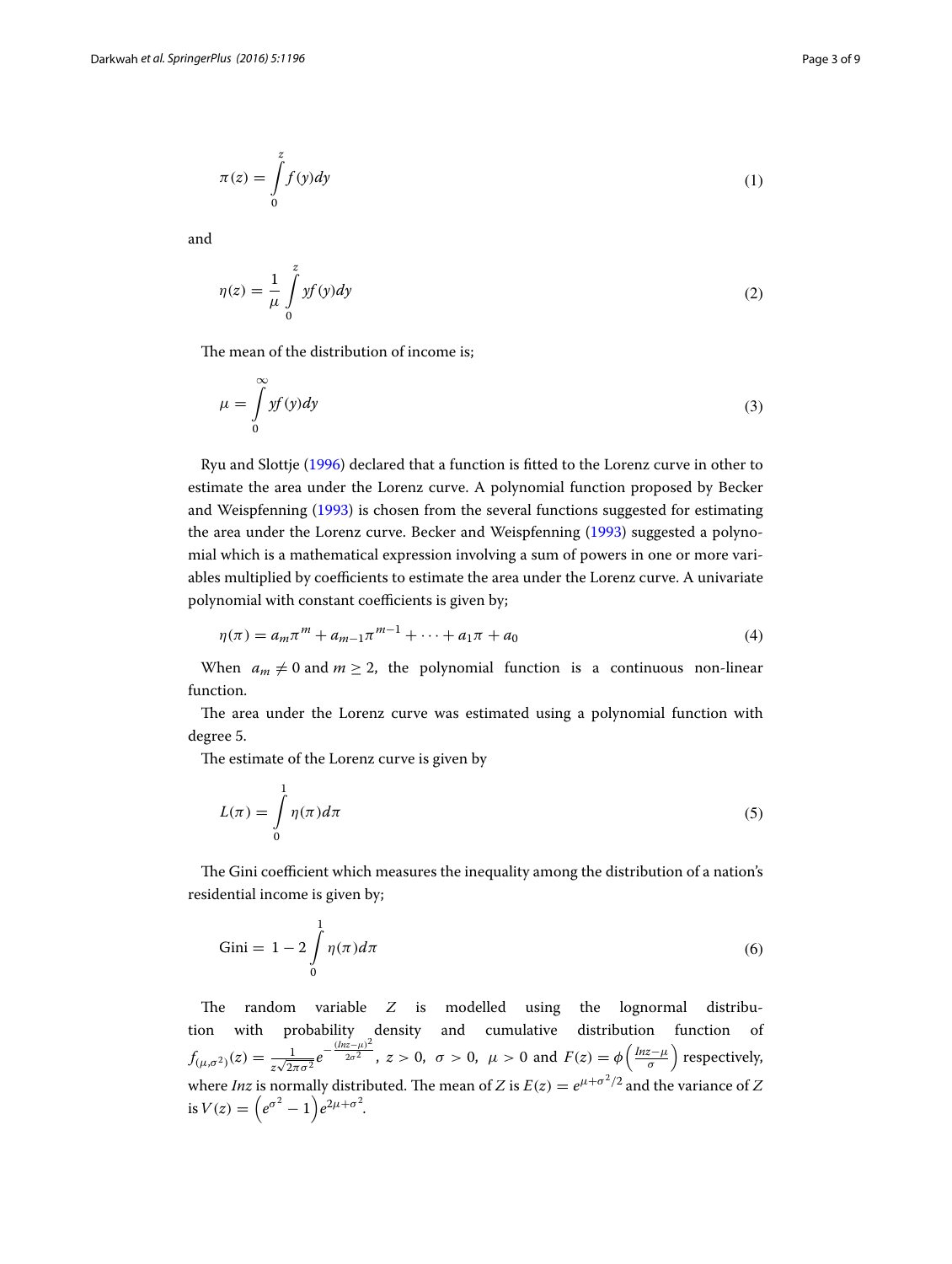The estimated parameters of the Lognormal distribution function from the Ghana household data on income would be integrated using the Newton–Cotes method such as the Trapezium rule, Simpson's 1/3 rule and Simpson 3/8 rule to compute the Gini coefficient. The Newton–Cotes method involves *n* points in the interval [a, b] with  $n - 1$ order polynomial which passes through points  $z_i$  and are equally spaced. Approximating the area under the curve  $y = f(z)$  from  $z = a$  to  $z = b$ , using the Trapezium rule, Simpson 1/3 rule and Simpson 3/8 rule with  $z_0 = a$ ,  $z_n = b$  and  $h = \frac{(b-a)}{n}$  is (Sauer [2012](#page-8-14); Darkwah et al. [2016b;](#page-8-15) Mettle et al. [2016\)](#page-8-16).

For Trapezoidal rule, we have;

$$
A = \frac{h}{2} [f(z_0) + f(z_1)] \tag{7}
$$

For Simpson 1/3 rule, we have;

$$
A = \frac{h}{3} [f(z_0) + 4f(z_1) + f(z_2)] \tag{8}
$$

For Simpson 3/8 rule, we have;

$$
A = \frac{3h}{8} [f(z_0) + 3f(z_1) + 3f(z_2) + f(z_3)] \tag{9}
$$

The relative errors are used to compared the Trapezium rule, Simpson 1/3 rule and Simpson 3/8 rule employed to estimate the Gini coefficients of the various regions, rural and urban areas, male and female heads. The relative error is computed as;

$$
\varepsilon_a = \frac{Absolute\,E}{Exact} \tag{10}
$$

Where *Absolute Error* = *Exact*  $-\text{Approximate}$  and the number of significant digits at least correct is given as;

$$
m = 2 - \log\left(\frac{|\varepsilon_a|}{0.02}\right) \tag{11}
$$

The bias is calculated as;

$$
Bias = Approximate - Exact \tag{12}
$$

The Romberg numerical integration was used to calculate the "exact" numerical integration method. A general expression for Romberg integration can be written as (Sauer [2012](#page-8-14); Darkwah et al. [2016b\)](#page-8-15);

$$
I_{2n}^{(k)} = \frac{4^k I_{2n}^{(k-1)} - I_n^{(k-1)}}{4^{k-1} - 1}, \quad k \ge 2
$$
\n(13)

The index k represents the order of extrapolation and  $I_n^{(1)}$  represents the values obtained from the regular trapezoidal rule with n intervals. Using  $k = 2$  which represents values obtained using the true estimate as  $o(h^2)$ . Hence

$$
I_{true} \cong I_{true,est} = I_{2n} + \frac{I_{2n} - I_n}{3} \tag{14}
$$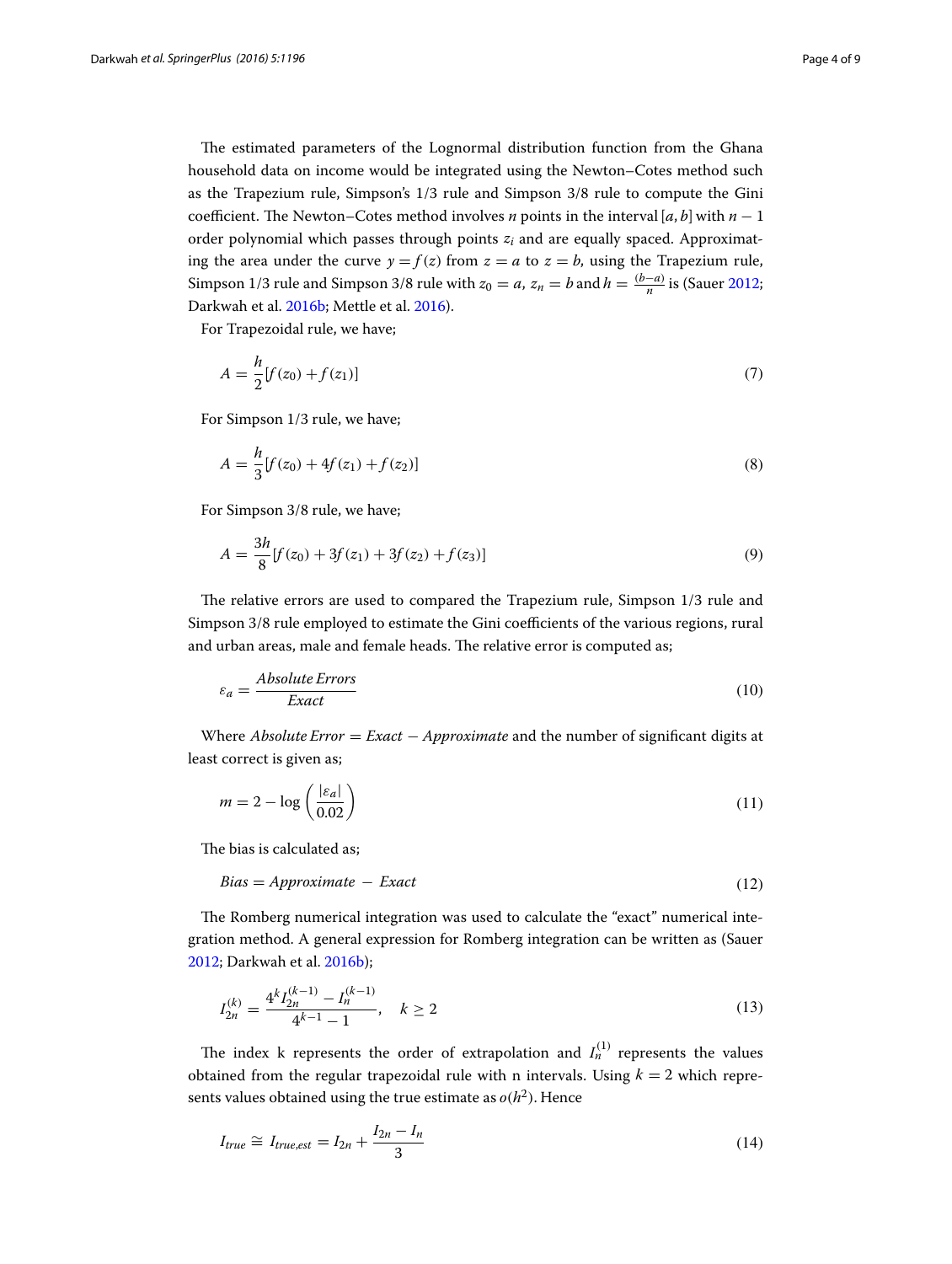The main objective of this study is to compare the Gini coefficients of income computed using the Trapezium rule, Simpson 1/3 rule and Simpson 3/8 rule.

#### **Results**

To apply the methodology proposed by this study, data on gross income was taken from the sixth round of the Ghana Living Standard Survey (GLSS 6) conducted by the Ghana Statistical Service (GSS). The data comprises of a nationwide sample of 58,788 family size with a total income of GHC 244,759,213.2. The mean and standard deviation of the Ghanaian income are 14,788.18 and 46,257.611 respectively. With a maximum income of 2,184,471 and a minimum income of 2, a substantial difference exists between the maximum and minimum income values which is an indication of a very high disparity in the income levels of Ghanaians. Also, skewness of 16.709 and kurtosis of 479.105 show that the data deviates widely from the normal distribution. The Kolmogorov–Smirnov (KS) test was used to test whether the distribution of the income is lognormal. The null hypothesis of the data following a lognormal distribution, produced a p value of 0.42 greater than 0.05 which is consistent with the lognormal.

Consequently, the total income  $(z)$  is modeled using the lognormal distribution with parameters  $\mu$  and  $\sigma^2$ . The density function of the income which follows the lognormal distribution is given by

$$
f_{(\mu,\sigma^2)}(z) = \frac{1}{z\sqrt{2\pi\sigma^2}}e^{-\frac{(\ln z - \mu)^2}{2\sigma^2}}, \quad z > 0, \quad \sigma > 0, \quad \mu > 0
$$
 (15)

The maximum likelihood estimators of the parameters  $\mu$  and  $\sigma^2$  of the lognormal distribution based on the income distribution are given as  $\hat{\mu} = \frac{\sum_i Inz_i}{n} = 8.5311$  and  $\hat{\sigma}^2 = \frac{\sum_i (Inz_i - \hat{\mu})^2}{n} = 1.45812.$ 

The cumulative distribution function of the income is also given by;

$$
F(z) = \phi\left(\frac{lnz - 8.5311}{1.45812}\right)
$$
\n(16)

The Kolmogorov–Smirnov test which is used to test whether the distribution of income for the various regions, rural and urban areas and family heads is lognormal are shown in Table [1](#page-5-0). Also the estimated Gini coefficient of the lognormal distribution can also be found in Table [1](#page-5-0).

From Table [1](#page-5-0), all the p values of the Kolmogorov–Smirnov tests of the various regions, rural and urban areas, male and female family heads are greater than 0.05 which is consistent with the lognormal. Also from Table [1,](#page-5-0) the estimates of the Gini index for lognormal distribution was found to be between 0.63174 and 0.68234 with respect to the regions where Greater Accra and Upper East region recorded the lowest and highest income inequality measured using the Gini index for the lognormal distribution.

Given  $\pi(z)$  to be the proportion of the units that receive income up to z and  $\eta(z)$  to represent the proportion of total income received by the same units whose income are less than or equal to *z*, then using the Polynomial function with degree 5 to compute the estimates of the area under the Lorenz curve for nonlinear income distribution, the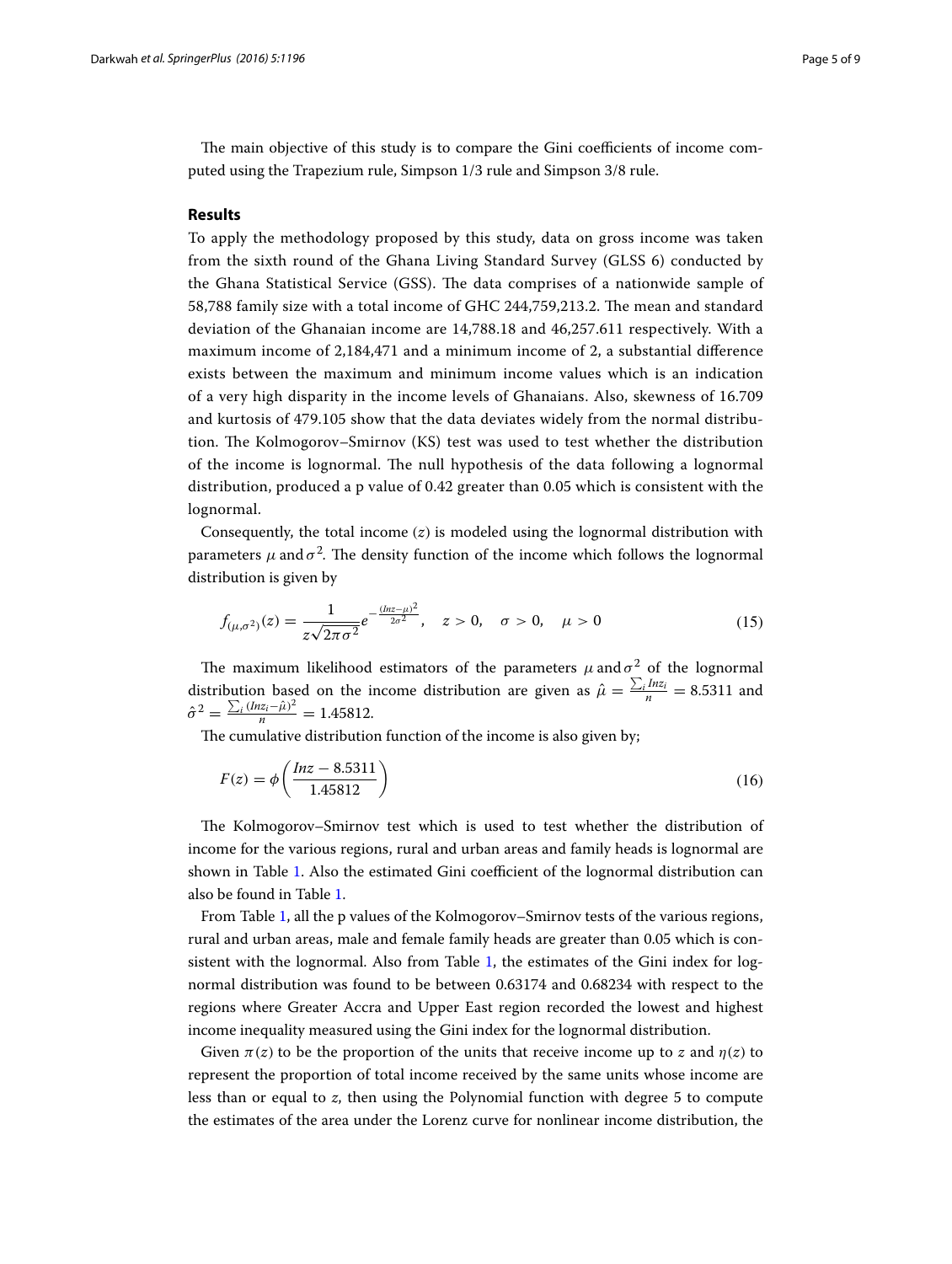| Region        |                  | Kolmogorov-Smirnov test | <b>Estimated</b> | <b>Estimated standard</b> | Gini index |
|---------------|------------------|-------------------------|------------------|---------------------------|------------|
|               | <b>Statistic</b> | p value                 | mean             | deviation                 |            |
| Greater Accra | 0.0313           | 0.18486                 | 8.7613           | 1.2724                    | 0.63174    |
| Eastern       | 0.0241           | 0.2353                  | 8.6814           | 1.3380                    | 0.6559     |
| Ashanti       | 0.021            | 0.3548                  | 8.7915           | 1.3570                    | 0.66272    |
| Volta         | 0.0291           | 0.1964                  | 8.5908           | 1.3640                    | 0.6652     |
| Western       | 0.0257           | 0.2471                  | 9.0076           | 1.3462                    | 0.65886    |
| Brong Ahafo   | 0.0244           | 0.2733                  | 8.5370           | 1.3702                    | 0.6674     |
| Central       | 0.0219           | 0.4305                  | 8.1159           | 1.2877                    | 0.63746    |
| Northern      | 0.0217           | 0.4014                  | 8.3369           | 1.3222                    | 0.65018    |
| Upper West    | 0.0342           | 0.06939                 | 7.8074           | 1.3215                    | 0.64992    |
| Upper East    | 0.031            | 0.1381                  | 8.1671           | 1.4132                    | 0.68234    |
| Rural         | 0.0276           | 0.2226                  | 8.2519           | 1.2533                    | 0.6245     |
| Urban         | 0.0305           | 0.1102                  | 7.2546           | 1.3411                    | 0.65702    |
| Male head     | 0.0271           | 0.2251                  | 8.2114           | 1.3252                    | 0.65128    |
| Female head   | 0.0269           | 0.2462                  | 8.2322           | 1.4021                    | 0.67852    |
| All           | 0.0221           | 0.4201                  | 8.5311           | 1.45812                   | 0.69748    |

<span id="page-5-0"></span>**Table 1 Kolmogorov–Smirnov test, estimates of the mean, standard deviation and Gini index for lognormal distribution of the Ghanaian income**

estimate of the area under the Lorenz curve using the Trapezium rule, Simpson 1/3 rule and Simpson 3/8 rule are shown in Table [2](#page-5-1).

The estimate of the Gini coefficient of income using the estimate of the area under the Lorenz curve from the Trapezium rule, Simpson 1/3 rule and Simpson 3/8 rule is shown in Table [3](#page-6-0) below.

The computation of the Biases and Relative errors using the Trapezium, Simpson 1/3 and Simpson 3/8 numerical integration method is shown in Table [4.](#page-6-1)

| Region        | Trapezium rule | Simpson's 1/3 rule | Simpson's 3/8 rule | <b>Exact integration</b> |
|---------------|----------------|--------------------|--------------------|--------------------------|
| Greater Accra | 0.2764         | 0.2684             | 0.2704             | 0.2623                   |
| Eastern       | 0.2675         | 0.2593             | 0.2626             | 0.2523                   |
| Ashanti       | 0.2655         | 0.2599             | 0.2613             | 0.2517                   |
| Volta         | 0.2690         | 0.2622             | 0.2656             | 0.2562                   |
| Western       | 0.2428         | 0.2426             | 0.2427             | 0.2370                   |
| Brong Ahafo   | 0.2632         | 0.2593             | 0.2611             | 0.2165                   |
| Central       | 0.2633         | 0.2603             | 0.2612             | 0.2553                   |
| Northern      | 0.2379         | 0.2319             | 0.2328             | 0.2304                   |
| Upper East    | 0.2296         | 0.2196             | 0.2235             | 0.2095                   |
| Upper West    | 0.3126         | 0.2246             | 0.2278             | 0.2143                   |
| Rural         | 0.2566         | 0.2530             | 0.2533             | 0.2513                   |
| Urban         | 0.2754         | 0.24465            | 0.2475             | 0.2258                   |
| Male head     | 0.2702         | 0.2613             | 0.2619             | 0.26                     |
| Female head   | 0.2618         | 0.23525            | 0.2389             | 0.2171                   |
| All           | 0.2660         | 0.2483             | 0.2504             | 0.23855                  |

<span id="page-5-1"></span>**Table 2 Estimates of the area under the Lorenz curve using Trapezium, Simpson 1/3 and Simpson 3/8 numerical integration methods**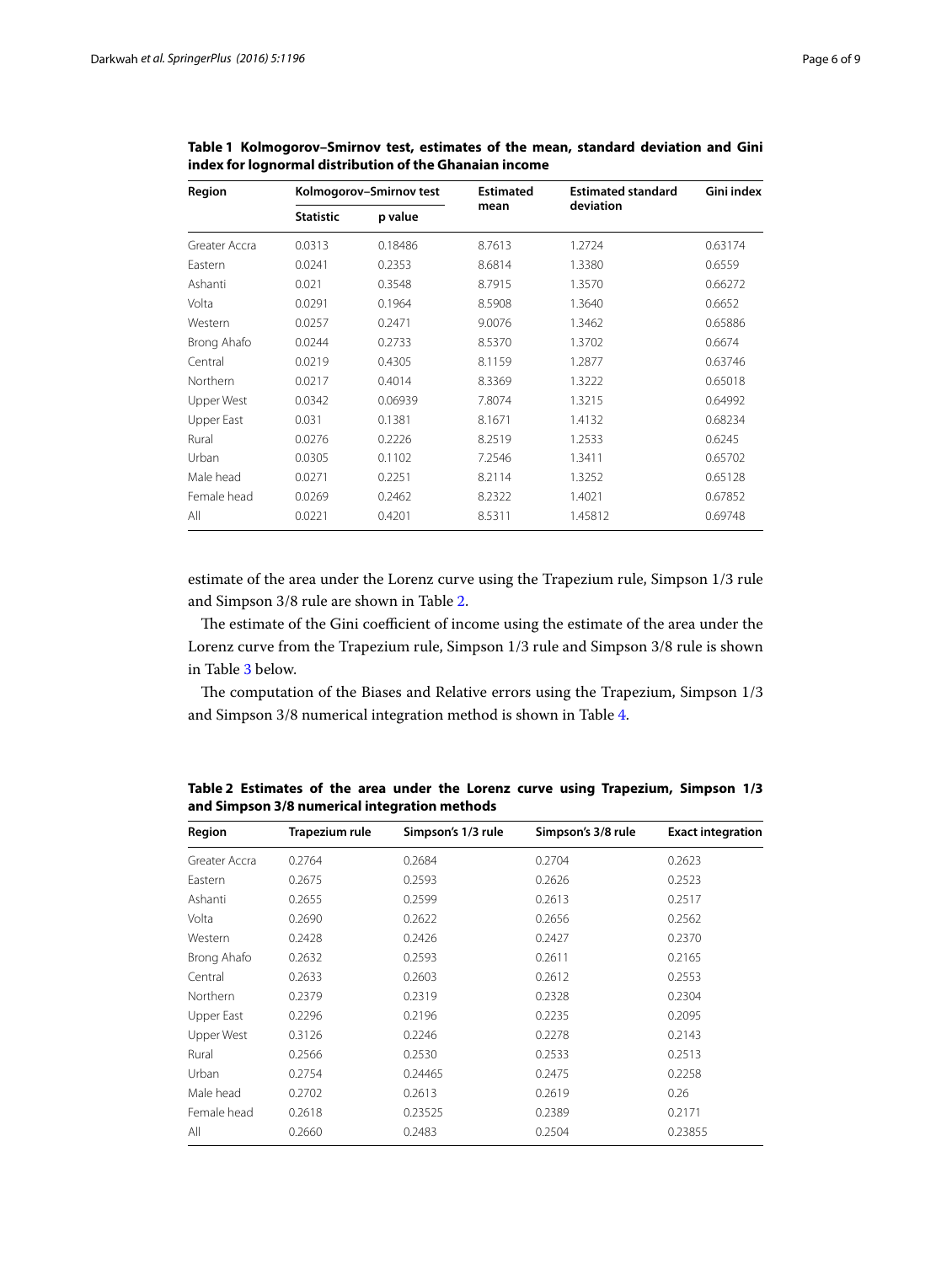| Region/family head | Trapezium rule | Simpson's 1/3 rule | Simpson's 3/8 rule | <b>Exact integration</b> |
|--------------------|----------------|--------------------|--------------------|--------------------------|
| Greater Accra      | 0.4472         | 0.4632             | 0.4592             | 0.4754                   |
| Eastern            | 0.4650         | 0.4814             | 0.4748             | 0.4954                   |
| Ashanti            | 0.4690         | 0.4802             | 0.4774             | 0.4966                   |
| Volta              | 0.4620         | 0.4756             | 0.4688             | 0.4876                   |
| Western            | 0.5144         | 0.5148             | 0.5146             | 0.526                    |
| Brong Ahafo        | 0.4736         | 0.4814             | 0.4778             | 0.567                    |
| Central            | 0.4734         | 0.4794             | 0.4776             | 0.4894                   |
| Northern           | 0.5242         | 0.5362             | 0.5344             | 0.5392                   |
| Upper East         | 0.5408         | 0.5608             | 0.5530             | 0.581                    |
| Upper West         | 0.3748         | 0.5508             | 0.5444             | 0.5714                   |
| Rural              | 0.4868         | 0.4940             | 0.4934             | 0.4974                   |
| Urban              | 0.4492         | 0.5107             | 0.5050             | 0.5484                   |
| Male head          | 0.4596         | 0.4774             | 0.4762             | 0.48                     |
| Female head        | 0.4764         | 0.5295             | 0.5222             | 0.5658                   |
| All                | 0.4680         | 0.5034             | 0.4992             | 0.5229                   |

<span id="page-6-0"></span>**Table 3 Estimates of Gini coefficient using the Trapezium, Simpson 1/3 and Simpson 3/8 numerical integration methods**

# <span id="page-6-1"></span>**Table 4 Biases generated from the Gini coefficient using Trapezium, Simpson 1/3 and Simpson 3/8 numerical integration methods as compared with the exact estimation**

| <b>Region/family head</b> | Trapezium rule | Simpson's 1/3 rule | Simpson's 3/8 rule |
|---------------------------|----------------|--------------------|--------------------|
| Greater Accra             | $-0.0282$      | $-0.0122$          | $-0.0162$          |
| Eastern                   | $-0.0304$      | $-0.014$           | $-0.0206$          |
| Ashanti                   | $-0.0276$      | $-0.0164$          | $-0.0192$          |
| Volta                     | $-0.0256$      | $-0.012$           | $-0.0188$          |
| Western                   | $-0.0116$      | $-0.0112$          | $-0.0114$          |
| Brong Ahafo               | $-0.0934$      | $-0.0856$          | $-0.0892$          |
| Central                   | $-0.016$       | $-0.01$            | $-0.0118$          |
| <b>Northern</b>           | $-0.015$       | $-0.003$           | $-0.0048$          |
| Upper East                | $-0.0402$      | $-0.0202$          | $-0.028$           |
| Upper West                | $-0.1966$      | $-0.0206$          | $-0.027$           |
| Rural                     | $-0.0106$      | $-0.0034$          | $-0.004$           |
| Urban                     | $-0.0992$      | $-0.0377$          | $-0.0434$          |
| Male head                 | $-0.0204$      | $-0.0026$          | $-0.0038$          |
| Female head               | $-0.0894$      | $-0.0363$          | $-0.0436$          |
| All                       | $-0.0549$      | $-0.0195$          | $-0.0237$          |

From Table [5](#page-7-0) below, the highest relative error of 34.40672 % was computed using the Trapezium numerical integration method for the Upper West Region while the lowest relative error of 0.55638 % was computed from the Simpson 1/3 numerical integration method for the Northern Region. Also, the highest relative error for the family heads was 15.80064 % for female family head computed from the Trapezium rule while the lowest relative error for the family heads was 0.541667 % for male family head computed from the Simpson 1/3 rule. The Urban area had the highest relative error of 18.08899 % from the Trapezium rule while the Simpson 1/3 rule was used to compute the lowest relative error of 0.683554 % for rural area.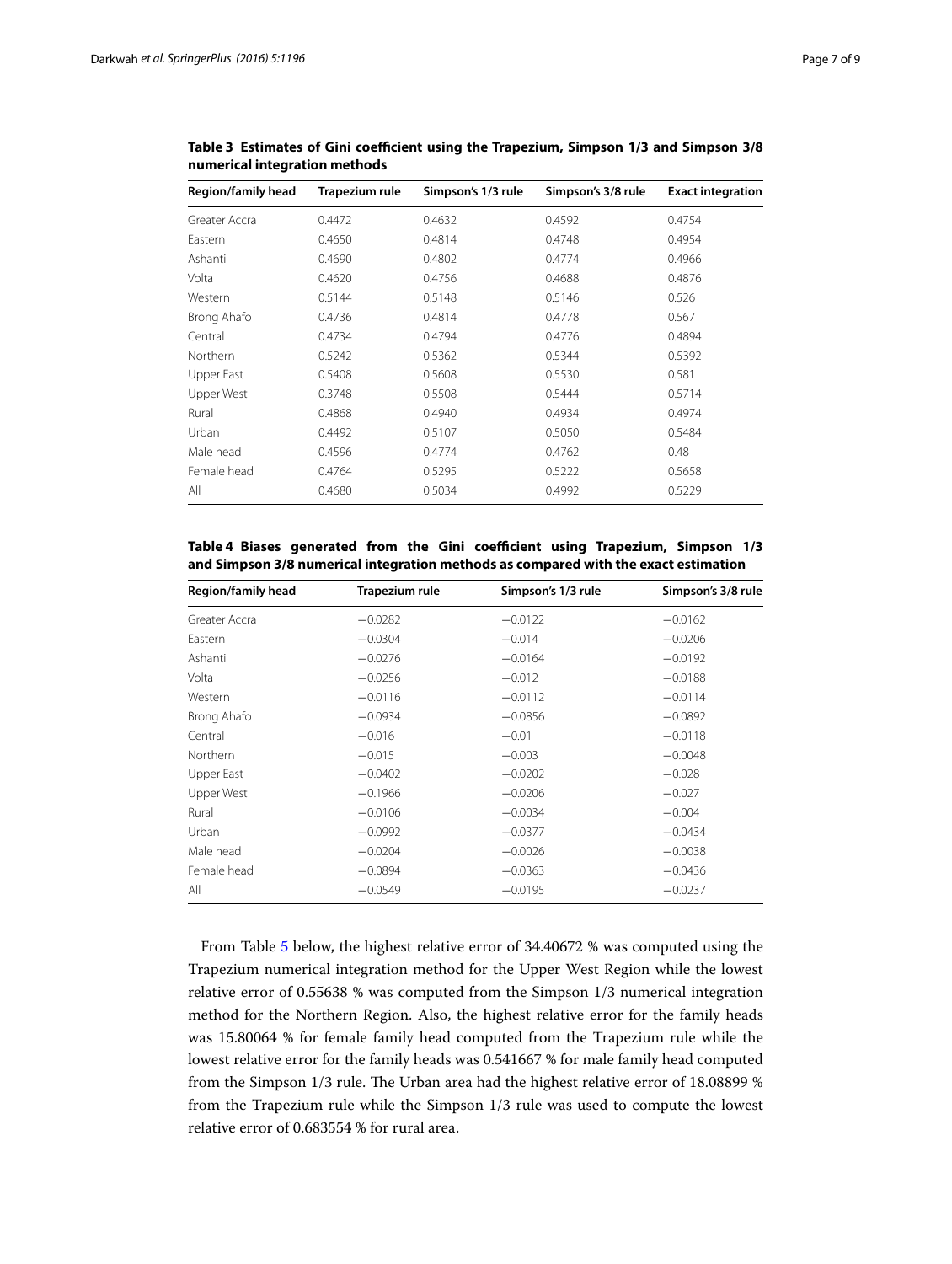| Region/family head | <b>Trapezium</b>   | Rule           | Simpson's 1/3      | Rule           | Simpson's 3/8      | Rule           |
|--------------------|--------------------|----------------|--------------------|----------------|--------------------|----------------|
|                    | Relative error (%) | m              | Relative error (%) | m              | Relative error (%) | m              |
| Greater Accra      | 5.931847           | $\mathfrak{D}$ | 2.566260           | $\mathfrak{D}$ | 3.407657           | $\overline{2}$ |
| Fastern            | 6.136455           |                | 2.825999           | 2              | 4.158256           | $\mathfrak{D}$ |
| Ashanti            | 5.557793           | $\mathfrak{D}$ | 3.302457           | $\mathfrak{D}$ | 3.866291           | $\mathfrak{D}$ |
| Volta              | 5.250205           | $\mathfrak{D}$ | 2.461034           | $\mathfrak{D}$ | 3.855619           | $\mathfrak{D}$ |
| Western            | 2.205323           | 2              | 2.129278           | 2              | 2.167300           | 2              |
| Brong Ahafo        | 16.47266           |                | 15.09700           |                | 15.73192           |                |
| Central            | 3.269309           | $\mathfrak{D}$ | 2.043318           | $\mathfrak{D}$ | 2.411116           | 2              |
| Northern           | 2.781899           | 2              | 0.556380           | 2              | 0.890208           | 2              |
| Upper East         | 6.919105           |                | 3.476764           | 2              | 4.819277           | 2              |
| Upper West         | 34.40672           |                | 3.605180           | $\mathfrak{D}$ | 4.725236           | V              |
| Rural              | 2.131082           | 2              | 0.683554           | 2              | 0.804182           | V              |
| Urban              | 18.08899           |                | 6.874544           | 1              | 7.913931           |                |
| Male head          | 4.25000            | 2              | 0.541667           | $\mathfrak{D}$ | 0.791667           | V              |
| Female head        | 15.80064           |                | 6.415695           | 1              | 7.705903           |                |
| All                | 10.49914           |                | 3.729203           | $\mathfrak{D}$ | 4.532415           | 2              |

<span id="page-7-0"></span>**Table 5 Relative Error generated from the Gini coefficient using Trapezium, Simpson 1/3 and Simpson 3/8 numerical integration methods as compared with the exact estimation**

### **Conclusion**

The main aim of the study was to compare the estimates of the Gini coefficient of income computed using the Trapezium rule, Simpson 1/3 rule and Simpson 3/8 rule. The results showed that positive biases were generated for the area under the Lorenz curve for all the Newton–Cotes methods such as the Trapezium rule, Simpson 1/3 rule and Simpson 3/8 rule used while from Table [4,](#page-6-1) the Gini coefficient generated negative biases. This shows that there is no uniform optimization for the Newton–Cotes methods used. From Table [5](#page-7-0), the Trapezium method generated the highest relative error of 34.6583 % for the Upper West Region while the lowest relative error of 0.81391 % was computed from the Simpson 1/3 method for the Northern Region. Also, using the entire income data, the Trapezium rule yielded the highest relative error of 10.97626 % while the Simpson 1/3 rule yielded the lowest relative error of 4.230711 %. This shows that the Simpson's 1/3 is the best method compared to Trapezium rule and Simpson 3/8 rule in estimating the Gini coefficient of income. This confirms Darkwah et al. ([2016a\)](#page-8-9) and Fellman ([2012](#page-8-8)) findings that the area under the Lorenz curve and Gini coefficient yields negative and positive biases. Also, Trapezium rule, Simpson 1/3 rule and Simpson 3/8 rule applied to the Polynomial of order 5 gave lesser estimates of the Gini coefficient of income when compared to the estimates of the Gini index for the lognormal distribution in Table [1](#page-5-0). Future research could use other Newton–Cotes methods such as Boole and Weddle applied to other Lorenz curve functions such as Gupta [\(1984](#page-8-17)) and Ortega et al. [\(1991\)](#page-8-18) to estimate the Gini coefficient and compare them to the lognormal distribution estimates of the Gini coefficient. It is also recommended to investors, policy makers, financial analysts and stakeholders in the world that when choosing Newton–Cotes methods to compute the inequality of income of their countries, they should make use of the Simpson 1/3 numerical integration method instead of the Trapezium rule and Simpson 3/8 rule.